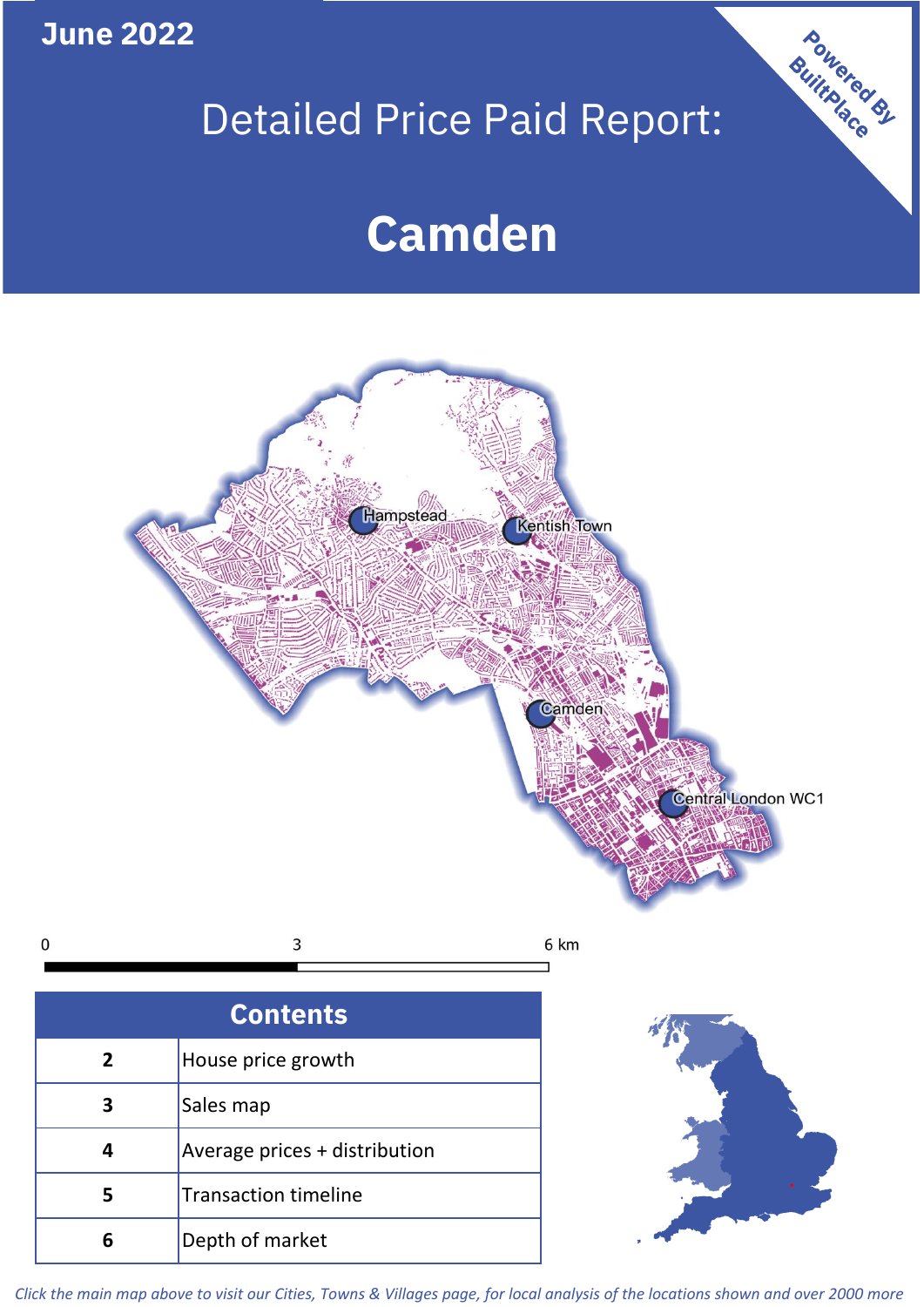#### **Headline Data**

|                     | <b>Current level</b> | 3 month | <b>Annual</b> | 5 year  | 10 year  |
|---------------------|----------------------|---------|---------------|---------|----------|
| <b>House prices</b> | £874,081             | $-1.6%$ | 7.0%          | 5.8%    | 52.2%    |
| <b>Transactions</b> | 2,037                | $-8.7%$ | 23.1%         | $-5.7%$ | $-20.5%$ |

# **House Price Growth (April 2022 data)**

#### *Annual Change in House Prices*



House prices in Camden grew by 7.0% in the 12 months to April 2022 (based on 3-month smoothed data). By comparison national house prices grew by 10.7% and prices in London grew by 6.7% over the same period.

Camden house prices are now 67.2% above their previous peak in 2007, compared to +76.7% for London and +52.9% across England.



#### *Year-To-Date Change in House Prices, December to April*

Local prices have fallen by 0.7% in 2022 so far, compared to a fall of 1.1% over the same period last year.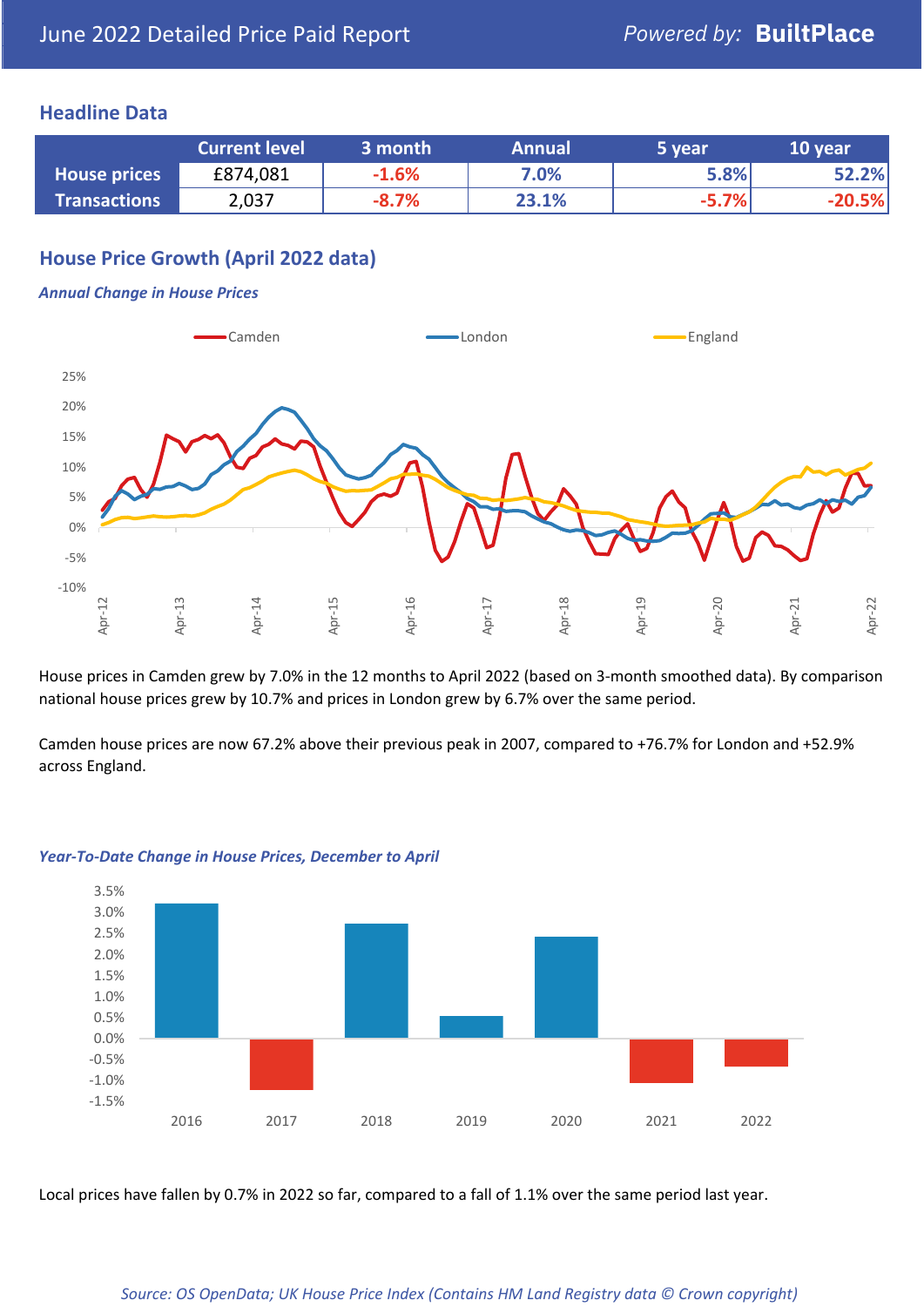# **House Price Map**

*12 months to April 2022*



*Each point is one postcode, coloured by the average value relative to all sales in this local authority (price bands are LA-specific quintiles).*

# **Map Key**

| Min        | <b>Max</b> |                            |
|------------|------------|----------------------------|
| Up to      | £467,000   | 1st quintile / lowest 20%  |
| £467,000   | £640,000   | 2nd quintile               |
| £640,000   | £912,000   | 3rd quintile               |
| £912,000   | £1,646,000 | 4th quintile               |
| £1,646,000 | and over   | 5th quintile / highest 20% |

*Source: OS OpenData; UK House Price Index (Contains HM Land Registry data © Crown copyright)*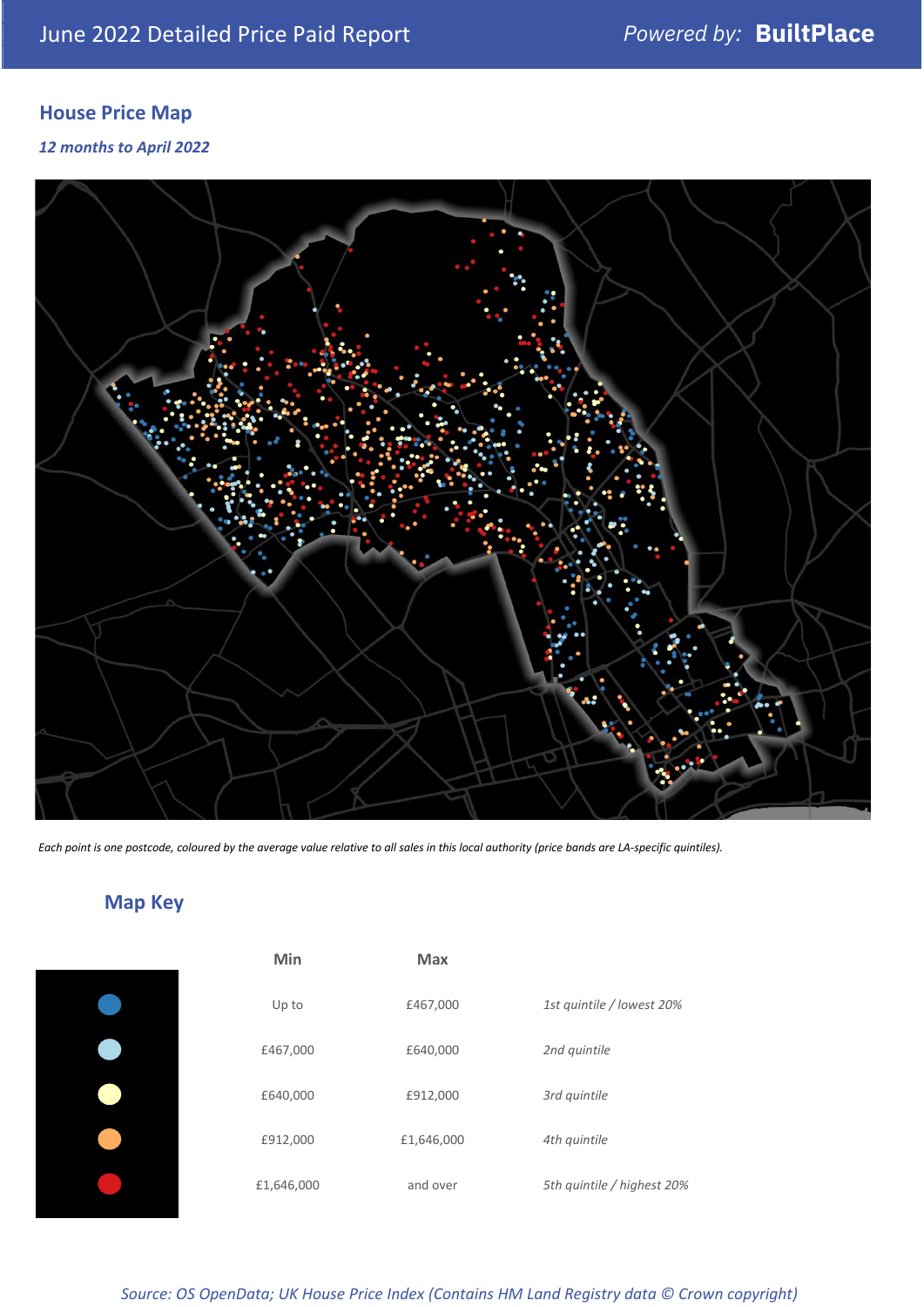# **Average House Price by Property Type**

#### *12 months to April 2022*



### **House Price Distribution by Year**

*All properties, by price band and calendar year (2020 = year to date)*

|                    | 1997 | 2002 | 2007 | 2012 | 2017 | 2019 | 2020 |
|--------------------|------|------|------|------|------|------|------|
| <b>Under £100k</b> | 28%  | 2%   | 0%   | 0%   | 0%   | 0%   | 0%   |
| £100-200k          | 41%  | 22%  | 5%   | 2%   | 0%   | 0%   | 0%   |
| E200-300k          | 17%  | 31%  | 21%  | 13%  | 3%   | 3%   | 2%   |
| £300-400k          | 6%   | 17%  | 23%  | 18%  | 8%   | 8%   | 9%   |
| £400-500k          | 3%   | 11%  | 17%  | 17%  | 11%  | 13%  | 14%  |
| <b>£500k-1m</b>    | 4%   | 13%  | 26%  | 32%  | 48%  | 41%  | 37%  |
| £1-2m              | 1%   | 3%   | 5%   | 12%  | 22%  | 23%  | 24%  |
| <b>Over £2m</b>    | 0%   | 1%   | 3%   | 5%   | 8%   | 12%  | 13%  |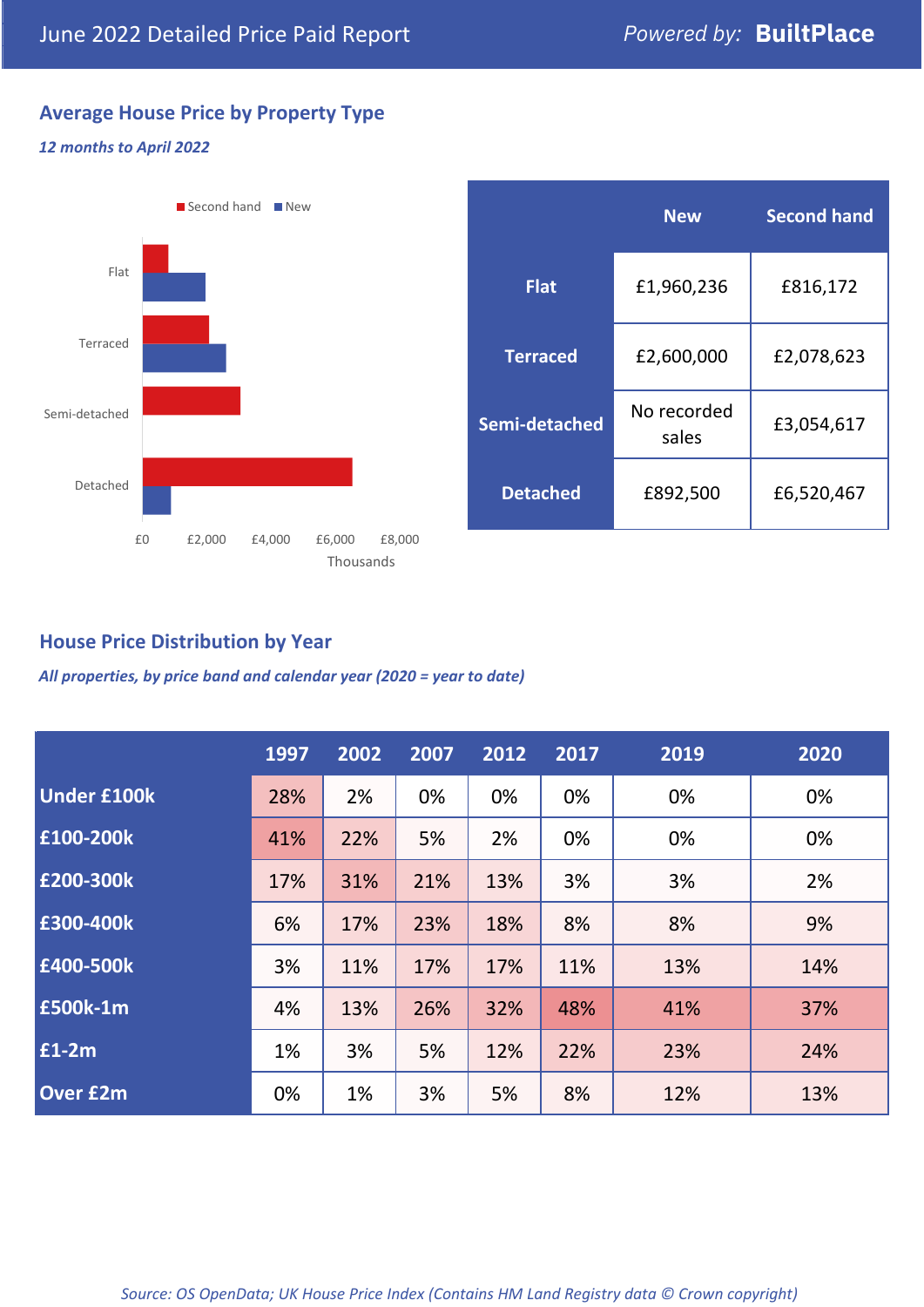# **Transactions (February 2022 data)**

*Annual Transactions, Indexed (2001-05 average = 100)*



There were 2,037 transactions in Camden during the 12 months to February 2022. This is 58% of the average from 2001- 05 and suggests activity is significantly below pre-downturn levels.

Transactions in Camden have fallen by 26.7% since 2014, compared to changes of -21.3% for London and -7.7% for England.



#### *Cash and New Build Sales as % of Total, by Year*

*Note: The data on this page EXCLUDES transactions identified as transfers under a power of sale/repossessions, buy-to-lets (where they can be identified by a mortgage), and transfers to non-private individuals - i.e. it comprises only Land Registry 'A' data.*